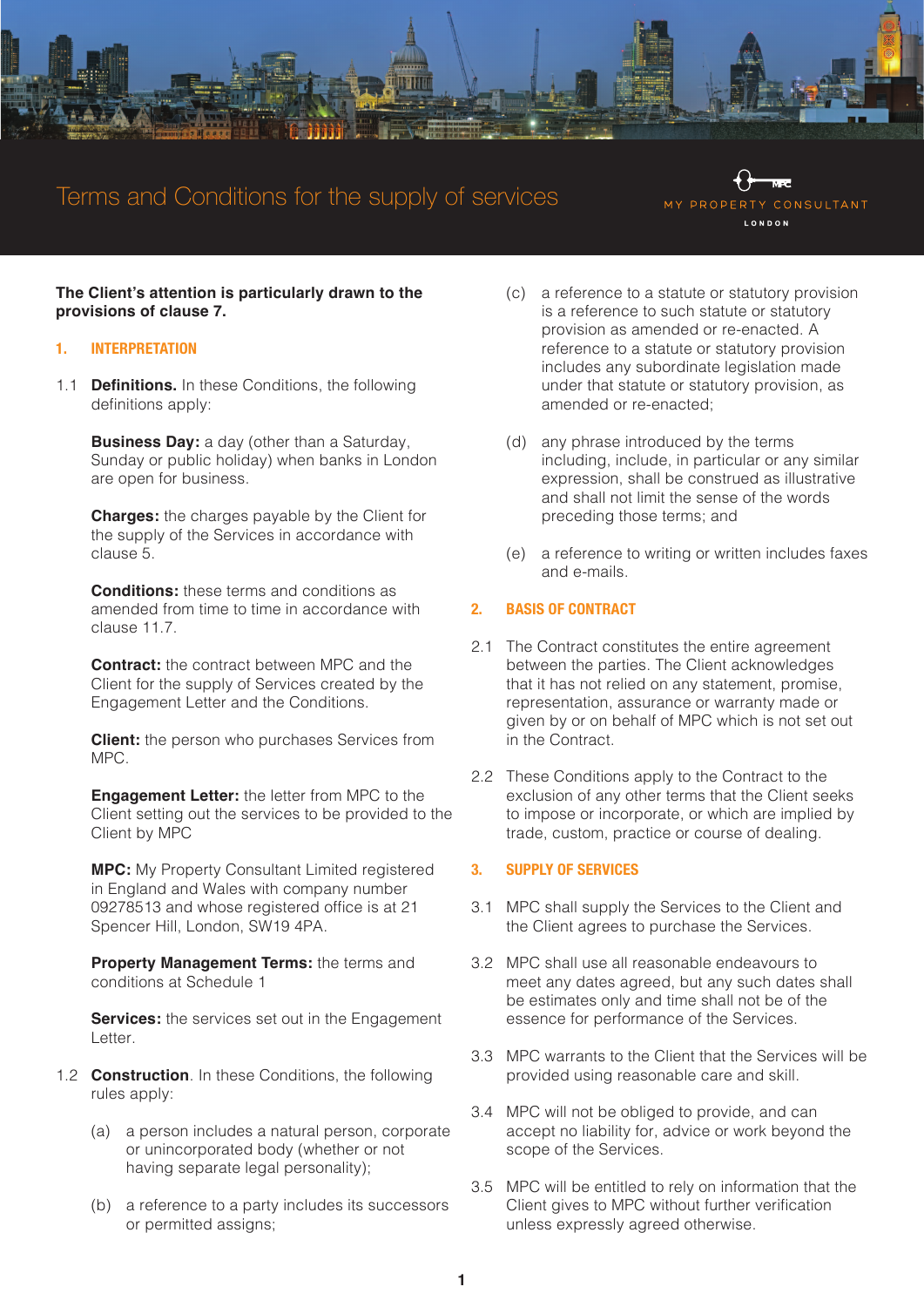3.6 Where the Services include buy to let property management services the Property Management Terms shall apply in addition to these Conditions.

## **4. CLIENT'S OBLIGATIONS**

- 4.1 The Client shall:
	- (a) co-operate with MPC and act reasonably in all matters relating to the Services;
	- (b) provide MPC with such information (including any information required for antimoney laundering purposes) as MPC may reasonably require in order to supply the Services, and ensure that such information is accurate in all material respects;
	- (c) provide MPC with such authorities as reasonably required to enable MPC to provide the Services;
	- (d) provide MPC with timely, accurate and up to date information relating to the Services and notify MPC promptly of any material change in information or circumstances;
	- (e) check all information and documents sent by MPC to the Client where it is apparent from the circumstances, or indicated by MPC, that the Client should do so and to notify MPC promptly of any incorrect statements, assumptions or information of which the Client become aware;
	- (f) agree that MPC may rely and act on advice or information provided directly, or through the Client, by other specialist advisers acting on the Client behalf;
	- (g) be solely responsible for all personal, commercial, financial or business decisions that the Client makes; and
	- (h) indemnify MPC from and against any liability incurred by MPC which arises from or as a result of the provision of the Services other than any liability arising out of MPC's negligence, wilful default or fraud.
- 4.2 The Client acknowledges that MPC does not engage or instruct any third party (including, but not limited to, any solicitor, mortgage broker, architect, repairer or builder) as MPC's subcontractor and that in engaging or instructing the same MPC acts as the Client's agent. Accordingly any contract with such third party is between the Client and that third party and the Client shall be liable for any fees of that third party.
- 4.3 If MPC's performance of any of its obligations under the Contract is prevented or delayed by any act or omission by the Client or failure by the Client to perform any relevant obligation (Client Default):
- (a) MPC shall not be liable for any costs or losses sustained or incurred by the Client arising directly or indirectly from MPC's failure or delay to perform any of its obligations as set out in this clause 4.3; and
- (b) the Client shall reimburse MPC on written demand for any costs or losses sustained or incurred by MPC arising directly or indirectly from the Client Default.

# **5. CHARGES AND PAYMENT**

- 5.1 The Charges for the Services shall be at as set out in the Engagement Letter.
- 5.2 Unless otherwise stated in the Engagement Letter, expenses and disbursements shall be payable in addition to MPC by the Client. By instructing MPC, the Client is authorising MPC to incur such disbursements or expenses as MPC consider reasonably necessary.
- 5.3 If stated in the Engagement Letter, the Client shall pay a deposit. MPC shall not commence the Services until the deposit is paid. The deposit is non-refundable and, without prejudice to the generality of the foregoing and to clause 5.7, the deposit shall not be refunded if the Client has chosen to cease to receive Services from MPC before the Services are completed.
- 5.4 Unless otherwise stated in the Engagement Letter and subject to clauses 5.5, 5.6 and 5.7, MPC shall invoice the Client for the Charges (less any deposit paid) on completion of the relevant Services and the Client shall pay each invoice submitted by MPC on demand following receipt of the invoice. Where the Services comprise finding the Client a property or properties, completion of the Services shall occur on each occasion that the Client completes the purchase of a property.
- 5.5 Where the Services include property management, MPC shall invoice the Client for such services at the same time as the rent is due from the tenant.
- 5.6 Where the Services include any property development and the Charges for the same are based on an increase in the value of the Property then, unless otherwise stated in the Engagement Letter, such Charges shall be payable on the earlier of completion of the relevant property development project and two years from the date the Client signs the Engagement Letter and any increase in value of the property shall be ascertained by taking the average of 3 valuations by estate agents appointed by MPC.
- 5.7 For the avoidance of doubt where the Services include finding the Client a property, the Client will be liable to pay the Charges for such Services on completion of its purchase of the property where MPC has made the Client aware of the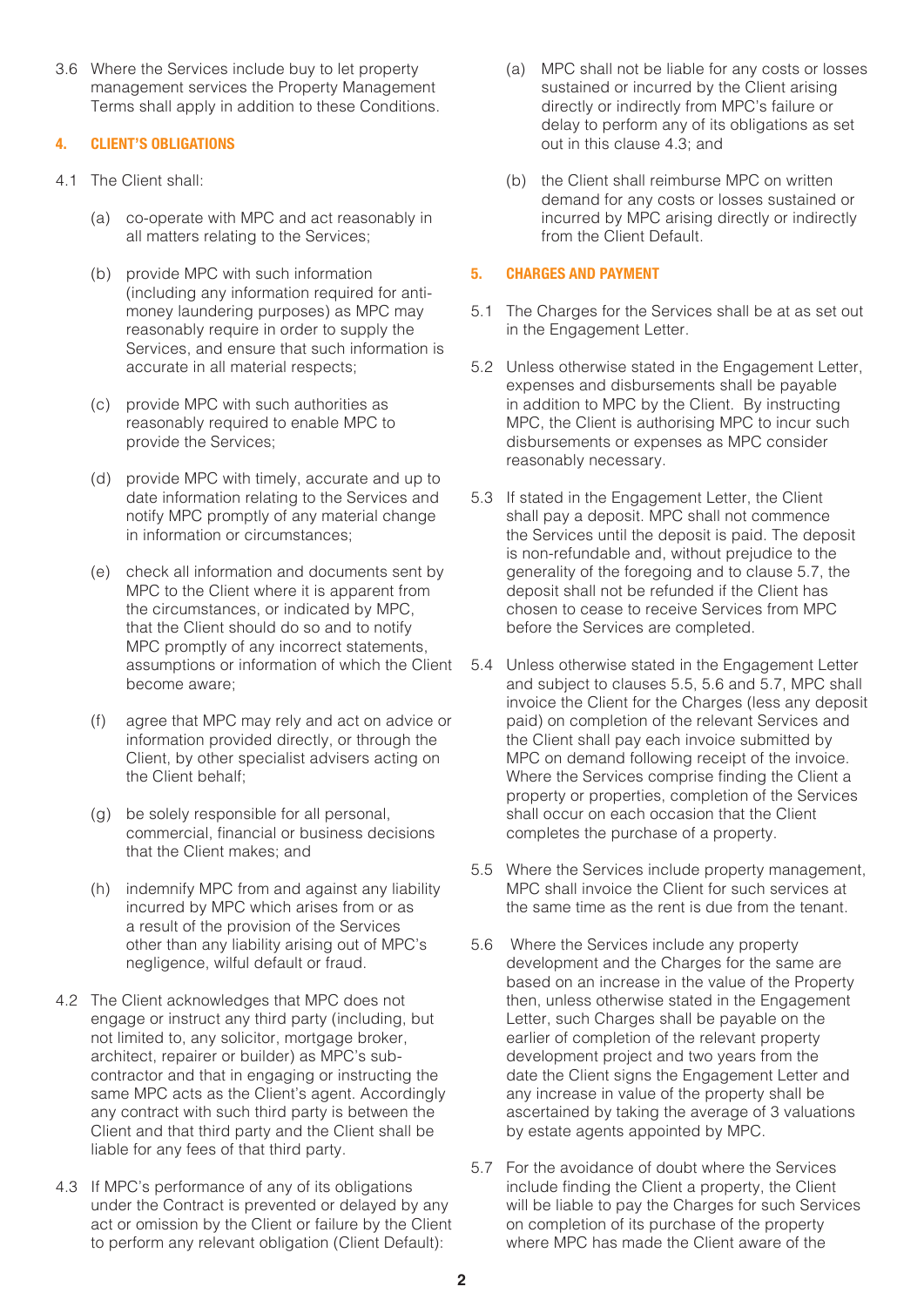property even if the Client has chosen to cease to receive Services from MPC or have terminated the Contract.

- 5.8 All amounts payable by the Client under the Contract are exclusive of amounts in respect of value added tax chargeable for the time being (VAT). Where any taxable supply for VAT purposes is made under the Contract by MPC to the Client, the Client shall, on receipt of a valid VAT invoice from MPC, pay to MPC such additional amounts in respect of VAT as are chargeable on the supply of the Services at the same time as payment is due for the supply of the Services.
- 5.9 MPC may, at its discretion, as a condition of acting or continuing to act for the Client, require payment in advance of part or all of its Charges.
- 5.10 The Client shall pay all amounts due under the Contract in full without any set-off, counterclaim, deduction or withholding (except for any deduction or withholding required by law). MPC may at any time, without limiting its other rights or remedies, set off any amount owing to it by the Client against any amount payable by MPC to the Client.
- 5.11 Interest will be payable in respect of any fees or other amounts remaining unpaid 7 days after the date of the invoice. Interest will be charged at the rate of 4% above the Barclays Bank Base Rate.

## **6. CONFIDENTIALITY**

- 6.1 Each party undertakes that it shall not at any time during the Contract, and for a period of five years after termination of the Contract, disclose to any person any confidential information concerning the business or affairs of the other party except as permitted by clause 6.2.
- 6.2 Each party may disclose the other party's confidential information:
	- (a) to its employees, officers, representatives or advisers who need to know such information for the purposes of carrying out the party's obligations under this agreement. Each party shall ensure that its employees, officers, representatives or advisers to whom it discloses the other party's confidential information comply with this clause 6; and
	- (b) as may be required by law, a court of competent jurisdiction or any governmental or regulatory authority.
- 6.3 No party shall use any other party's confidential information for any purpose other than to perform its obligations under the Contract.

# **7. EXCLUSION AND LIMITATION OF LIABILITY: THE CLIENT'S ATTENTION IS PARTICULARLY DRAWN TO THIS CLAUSE**

- 7.1 Nothing in these Conditions shall limit or exclude MPC's liability for:
	- (a) death or personal injury caused by its negligence, or the negligence of its employees, agents or subcontractors; or
	- (b) fraud or fraudulent misrepresentation.
- 7.2 MPC shall not be liable for:
	- (a) any loss or damage arising out of any act or omission of any third party (including but not limited to any solicitor, architect, mortgage broker, repairer or builder) engaged or instructed by MPC on the Client's behalf or recommended to the Client by MPC.
	- (b) any loss or damage that the Client may suffer as a result of any change in the law, or in the interpretation of the law, that occurs after MPC have given its advice to the Client;
	- (c) any tax or financial advice, or any failure to give tax or financial advice, unless such tax or financial advice is a clearly specified part of the Services. Tax for this purpose includes all elements of national, international, local governmental or other taxation, imposition of duty, VAT, stamp duty or other levy or charge; or
	- (d) any advice, materials or information provided by MPC which are reproduced in any form or otherwise used or relied on by the Client in breach of, or at variance with, the Contract or for a purpose different from the one for which they were originally provided.
- 7.3 Subject to clause 7.1 and to clause 7.4, MPC's total liability to the Client in respect of all losses or damages arising under or in connection with the Contract, whether in contract, tort (including negligence), breach of statutory duty, or otherwise, shall in no circumstances exceed the Charges paid by the Client in respect of the Services provided to which the liability relates.
- 7.4 Subject to clause 7.1 if and to the extent that any liability to the Client is covered by MPC's professional indemnity insurance, MPC shall accept liability to the Client to the extent that its professional indemnity insurers meet that liability but no further.
- 7.5 The terms implied by sections 3 to 5 of the Supply of Goods and Services Act 1982 are, to the fullest extent permitted by law, excluded from the Contract.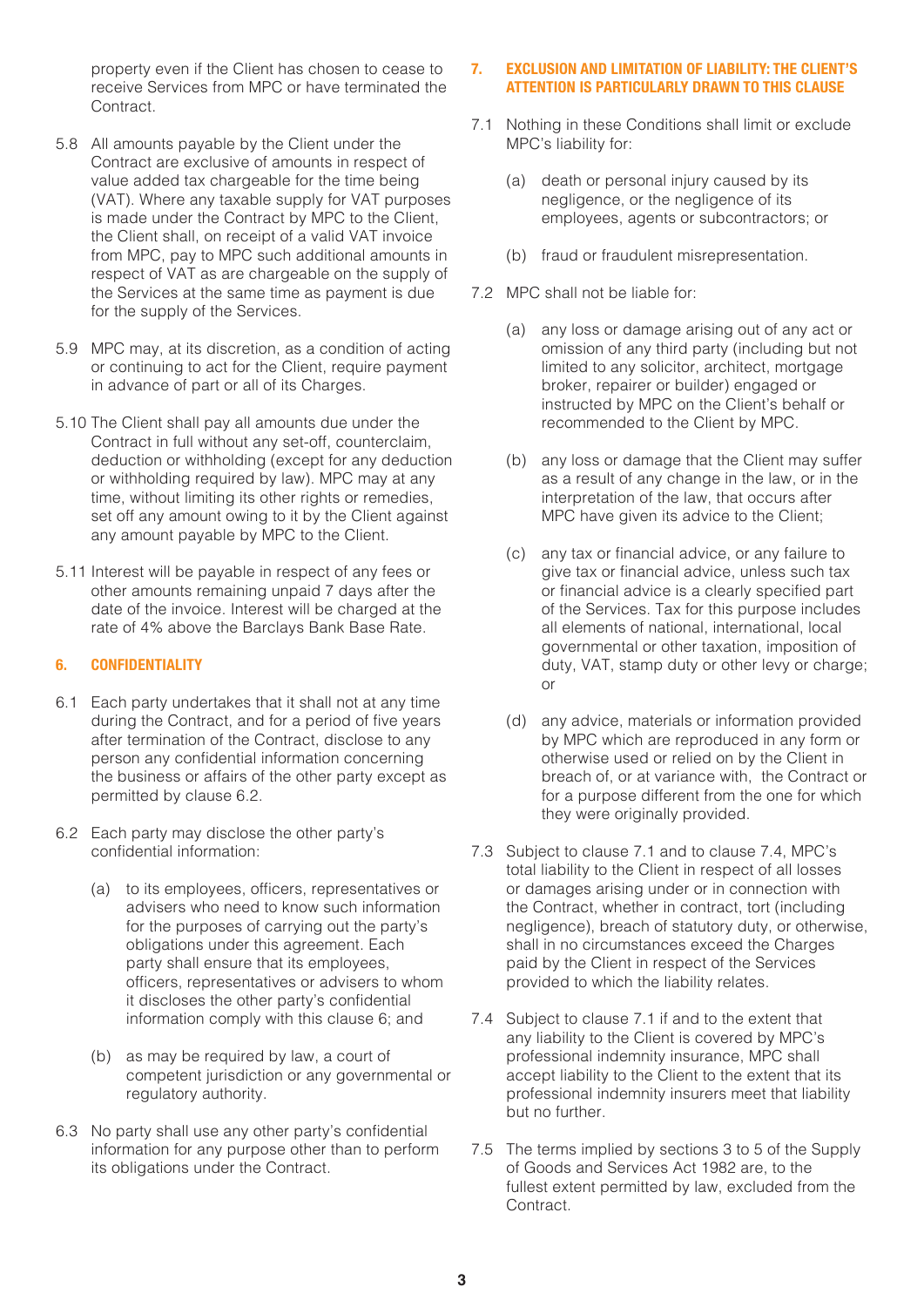- 7.6 The Client agrees not to bring any claim in respect of loss or damage suffered by the Client arising out of or in connection with the Services (including but not limited to delay or non-performance of the Services) against any of MPC's directors or employee even where MPC's directors or employees have been negligent. This restriction will not operate to exclude any liability that cannot be excluded at law or to exclude the liability of MPC for the acts or omissions of any of MPC's directors or employees. It is agreed that each of MPC's directors and employees will have the right to enforce this clause pursuant to the Contracts (Rights of Third Parties) Act 1999. MPC reserves any right MPC may have to rescind or vary these Conditions without having to seek the consent of MPC's directors and employees.
- 7.7 The Client acknowledges that property values and property returns can go down as well as up and that MPC cannot be liable for any fluctuations in or failure to predict changes in the property market.
- 7.8 This clause 7 shall survive termination of the Contract.

# **8. TERMINATION**

- 8.1 Without limiting its other rights or remedies, MPC may terminate the Contract with immediate effect by giving written notice to the Client if:
	- (a) the Client commits a material breach of any term of the Contract and (if such a breach is remediable) fails to remedy that breach within 14 days of that party being notified in writing to do so;
	- (b) the Client fails to pay any amount due under this Contract on the due date for payment and fails to pay all outstanding amounts within 14 days after being notified in writing to do so;
	- (c) any information provided by the Client is incorrect or misleading;
	- (d) MPC considers that the relationship with the Client has broken down;
	- (e) MPC considers that the financial position or credit rating of the Client is such that it reasonably unlikely that the Services are capable of satisfactory completion;
	- (f) the Client is deemed either unable to pay its debts or as having no reasonable prospect of so doing;
	- (g) the Client commences negotiations with all or any class of its creditors with a view to rescheduling any of its debts, or makes a proposal for or enters into any compromise or arrangement with its creditors;
- (h) the Client is the subject of a bankruptcy petition or order;
- (i) any event occurs or proceeding is taken with respect to the Client in any jurisdiction to which it is subject that has an effect equivalent or similar to any of the events mentioned in clause 8.1(f) to clause 8.1(h) (inclusive);
- (j) the Client's financial position deteriorates to such an extent that in MPC's opinion the Client's capability to adequately fulfil its obligations under the Contract has been placed in jeopardy; or
- (k) the Client (being an individual) dies or, by reason of illness or incapacity (whether mental or physical), is incapable of managing his own affairs or becomes a patient under any mental health legislation.
- 8.2 To the extent that the Services comprise property management, the Client may terminate the Services to such extent by giving not less than 2 months written notice to MPC to expire on any date as the tenancy agreement (or any subsequent periodic tenancy after expiry of the tenancy agreement) can be terminated either by the landlord or the tenant in accordance with its terms.

## **9. CONSEQUENCES OF TERMINATION**

On termination of the Contract for any reason:

- (a) the Client shall immediately pay to MPC all of MPC's outstanding unpaid invoices and interest and, in respect of Services supplied but for which no invoice has been submitted, MPC shall submit an invoice, which shall be payable by the Client immediately on receipt;
- (b) set out in clause 8.1, without prejudice to any other right or remedy of MPC, MPC shall be entitled to retain any deposit paid by the Client to MPC;
- (c) the accrued rights, remedies, obligations and liabilities of the parties as at expiry or termination shall be unaffected, including the right to claim damages in respect of any breach of the Contract which existed at or before the date of termination or expiry; and
- (d) clauses which expressly or by implication survive termination shall continue in full force and effect.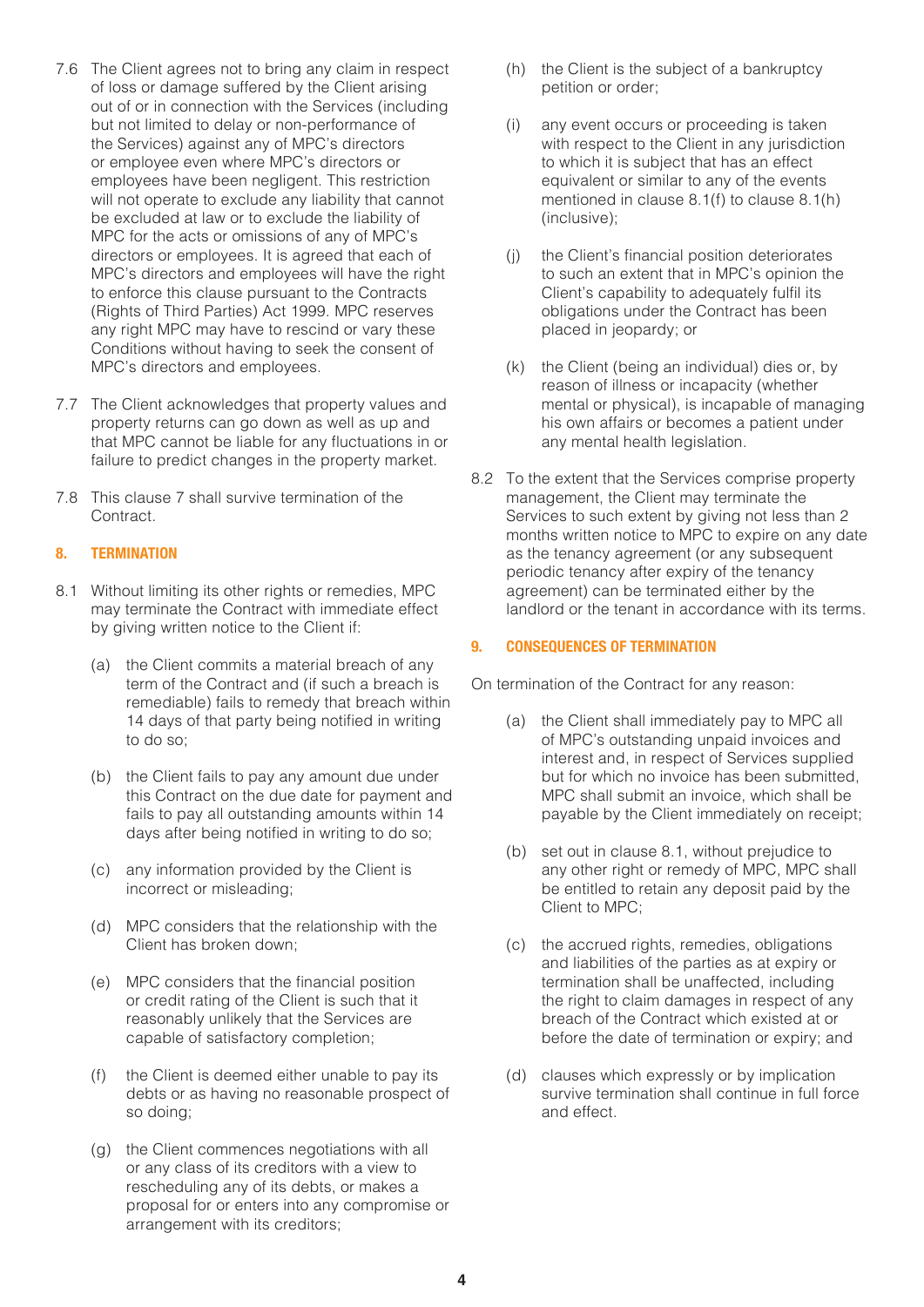#### **10. FORCE MAJEURE**

- 10.1 For the purposes of this Contract, **Force Majeure Event** means an event beyond the reasonable control of MPC including but not limited to strikes, lock-outs or other industrial disputes (whether involving the workforce of MPC or any other party), failure of a utility service or transport network, act of God, war, riot, civil commotion, malicious damage, compliance with any law or governmental order, rule, regulation or direction, accident, breakdown of plant or machinery, fire, flood, storm or default of suppliers or subcontractors.
- 10.2 MPC shall not be liable to the Client as a result of any delay or failure to perform its obligations under this Contract as a result of a Force Majeure Event.
- 10.3 If the Force Majeure Event prevents MPC from providing any of the Services for more than 4 weeks, MPC shall, without limiting its other rights or remedies, have the right to terminate this Contract immediately by giving written notice to the Client.

## **11. GENERAL**

#### 11.1 **Assignment and other dealings.**

- (a) MPC may at any time assign, transfer, mortgage, charge, subcontract or deal in any other manner with all or any of its rights under the Contract and may subcontract or delegate in any manner any or all of its obligations under the Contract to any third party or agent.
- (b) The Client shall not, without the prior written consent of MPC, assign, transfer, mortgage, charge, subcontract, declare a trust over or deal in any other manner with any or all of its rights or obligations under the Contract.

## 11.2 **Notices**.

- (a) Any notice or other communication given to a party under or in connection with the Contract shall be in writing, addressed to that party at its registered office (if it is a company) or its principal place of business (in any other case) or such other address as that party may have specified to the other party in writing in accordance with this clause, and shall be delivered personally, sent by pre-paid first class post or other next working day delivery service, commercial courier, fax or e-mail.
- (b) A notice or other communication shall be deemed to have been received: if delivered personally, when left at the address referred to in clause 11.2(a); if sent by pre-paid first class post or other next working day delivery service, at 9.00 am on the second Business Day after posting; if delivered by commercial courier, on the date and at the time that the courier's delivery receipt is signed; or, if

sent by fax or e-mail, one Business Day after transmission.

(c) The provisions of this clause shall not apply to the service of any proceedings or other documents in any legal action.

## 11.3 **Severance.**

- (a) If any provision or part-provision of the Contract is or becomes invalid, illegal or unenforceable, it shall be deemed modified to the minimum extent necessary to make it valid, legal and enforceable. If such modification is not possible, the relevant provision or part-provision shall be deemed deleted. Any modification to or deletion of a provision or part-provision under this clause shall not affect the validity and enforceability of the rest of the Contract.
- (b) If any provision or part-provision of this Contract is invalid, illegal or unenforceable, the parties shall negotiate in good faith to amend such provision so that, as amended, it is legal, valid and enforceable, and, to the greatest extent possible, achieves the intended commercial result of the original provision.
- 11.4 **Waiver.** A waiver of any right under the Contract or law is only effective if it is in writing and shall not be deemed to be a waiver of any subsequent breach or default. No failure or delay by a party in exercising any right or remedy provided under the Contract or by law shall constitute a waiver of that or any other right or remedy, nor shall it prevent or restrict its further exercise of that or any other right or remedy. No single or partial exercise of such right or remedy shall prevent or restrict the further exercise of that or any other right or remedy.
- 11.5 **No partnership or agency.** Nothing in the Contract is intended to, or shall be deemed to, establish any partnership or joint venture between the parties, nor constitute either party the agent of the other for any purpose. Neither party shall have authority to act as agent for, or to bind, the other party in any way.
- 11.6 **Third parties.** A person who is not a party to the Contract shall not have any rights to enforce its terms except as otherwise provided.
- 11.7 **Variation.** Except as set out in these Conditions, no variation of the Contract, including the introduction of any additional terms and conditions, shall be effective unless it is agreed in writing and signed by MPC.
- 11.8 **Conflict:** Where there is any conflict between the Engagement Letter and these Conditions, these Conditions shall prevail.